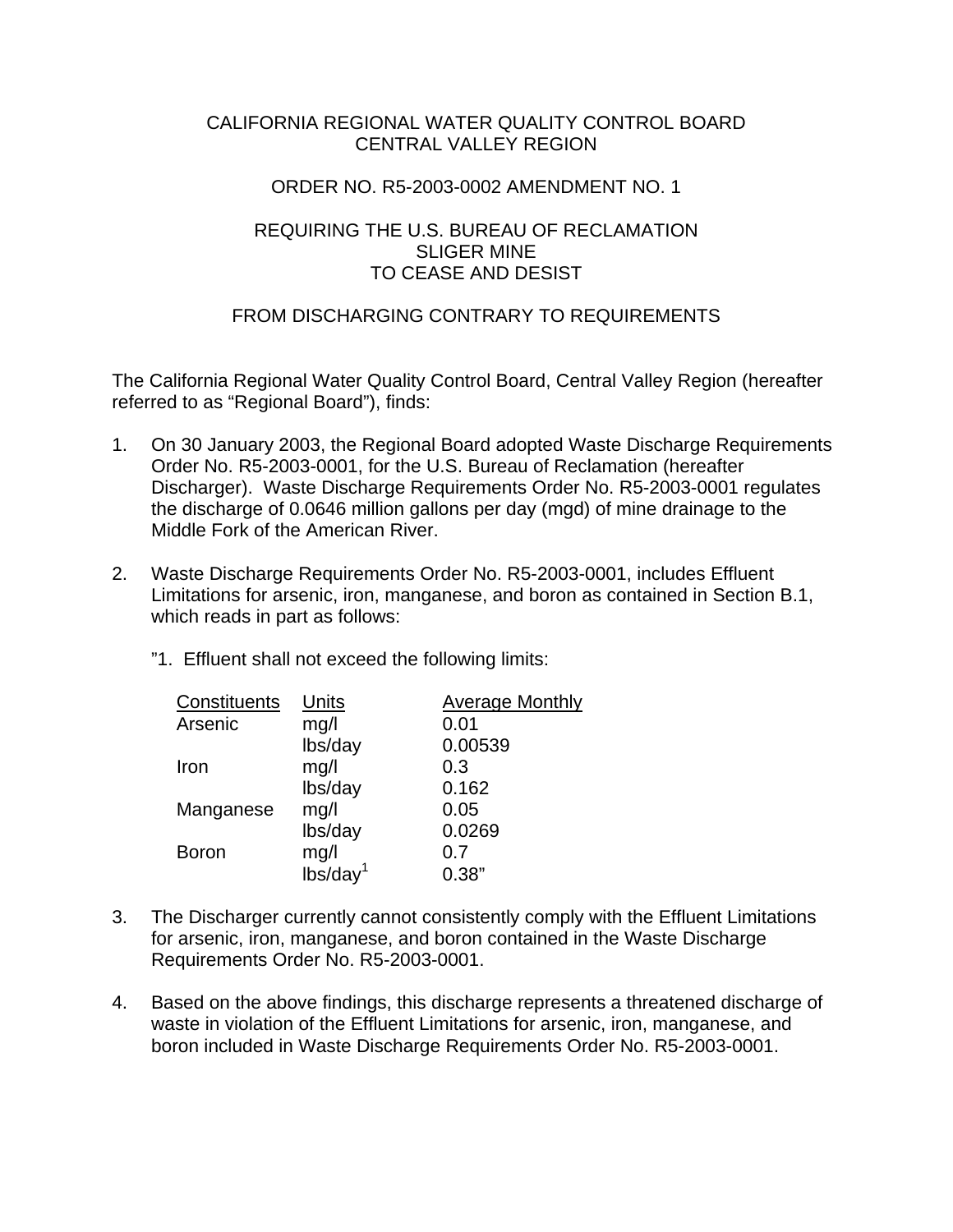#### CEASE AND DESIST ORDER NO. R5-2003-0002 AMENDMENT NO. 1 2 U.S. BUREAU OF RECLAMATION SLIGER MINE EL DORADO COUNTY

5. In accordance with California Water Code (CWC) Section 13385 (j)(3), the Regional Board finds that, based upon the current condition of the mine, the Discharger is not able to consistently comply with the arsenic, iron, manganese, and boron limitations. The limitations for these constituents will become applicable to the permit after the effective date of adoption of the waste discharge requirements.

California Water Code (CWC) Section 13385 (j)(3) requires the Discharger to prepare and implement a pollution prevention plan pursuant to Section 13263.3 of the California Water Code. A pollution prevention plan addresses only those constituents that can be effectively reduced by source control measures. Arsenic, iron, manganese, and boron are naturally occurring elements so that they cannot be significantly reduced through source control measures in the mine drainage. Therefore, pollution prevention plans for these constituents are not required in this Order.

Compliance with this Order exempts the Discharger from mandatory minimum penalties for violations of arsenic, iron, manganese, and boron limitations only, in accordance with California Water Code (CWC) Section 13385 (j)(3).

- 6. On 30 January 2003, the Regional Board adopted Order No. R5-2003-0002 to establish a time schedule for the Discharger to achieve compliance with waste discharge requirements.
- 7. The Discharger conducted a study to determine a feasible alternative to achieve compliance with effluent limitations in WDR Order No. R5-200-0001. The Discharger evaluated the feasibility of reducing inflow to the mine, installing a hydraulic plug, installing a semi-passive treatment system, or conducting a mixing zone study to demonstrate compliance with effluent limitations in the receiving water.

By letter dated 17 April 2006, the Discharger requested a twelve-month extension to the effluent limitations compliance date to allow the time necessary to address Regional Water Board staff request for additional water quality monitoring results to be included in the proposed mixing zone study. The Discharger completed the mixing zone study and is requesting Regional Water Board consideration of effluent limitation compliance points in the receiving stream, downstream of the discharge location, a set distance supported by the conclusions of the Discharger's mixing zone study. Regional Water Board staff will review the mixing zone study and reconsider effluent limitation compliance point locations during the renewal of existing WDR Order No. 2003-0001, which expires on 30 January 2008.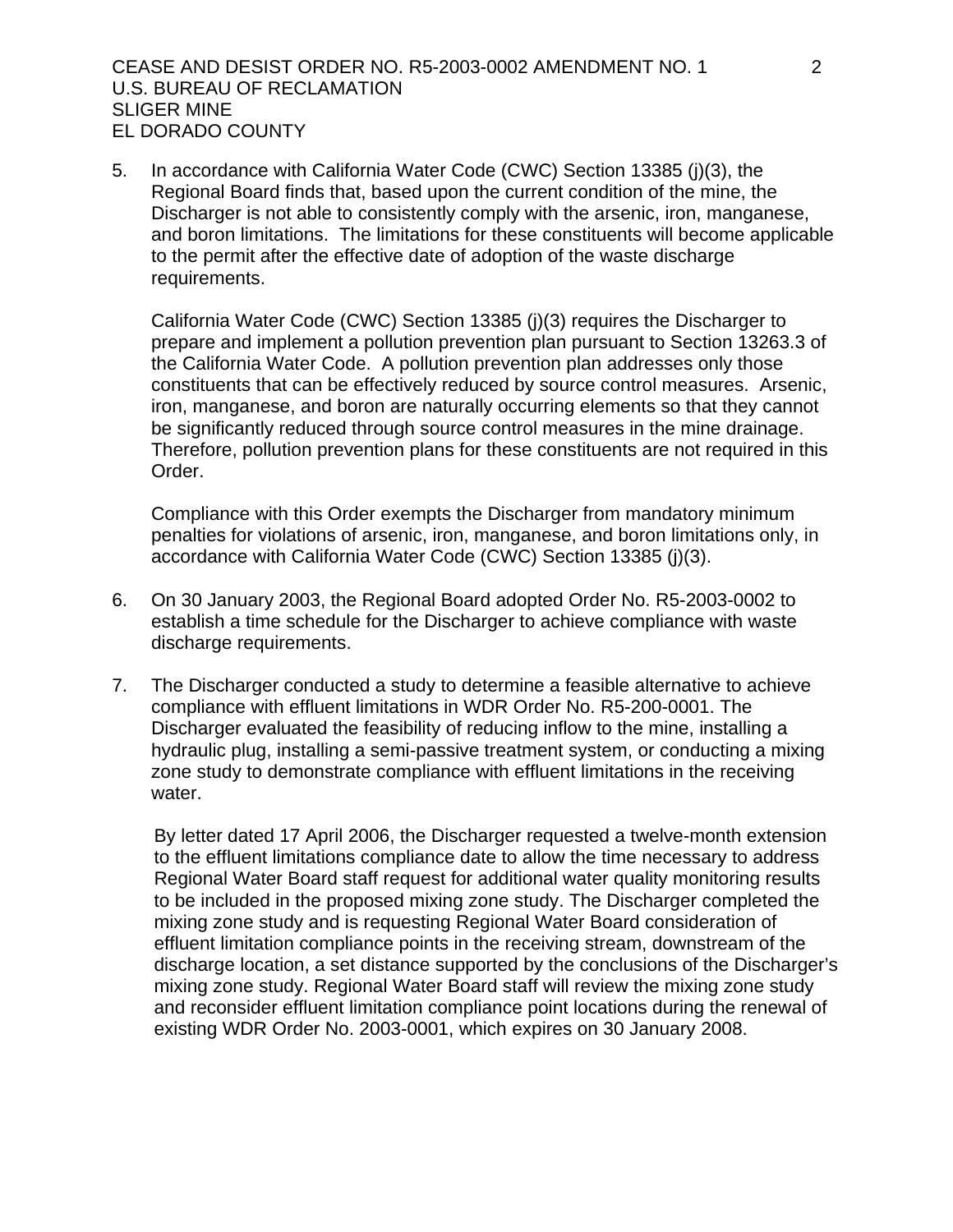- 8. On 25 January 2007, in Rancho Cordova, California, after due notice to the Discharger and all other affected persons, the Regional Water Board conducted a public hearing at which evidence was received to consider an amendment to CDO No. 2003-0002 to revise the time schedule to achieve compliance with WDRs.
- 9. Issuance of this Order is exempt from the provisions of the California Environmental Quality Act (Public Resources Code, Section 21000, et seq.), in accordance with Section 15061(b)(3), Title 14, California Code of Regulations, Section 15321(a)(2), Title 14, California Code of Regulations, and California Water Code section 13389.
- 10. Any person adversely affected by this action of the Regional Board may petition the State Water Resources Control Board (State Board) to review the action. The petition must be received by the State Board Office of the Chief Council, P.O. Box 100, Sacramento, CA 95812-0100, within 30 days of the date in which the action was taken. Copies of the law and regulations applicable to filing petitions will be provided on request.

# **IT IS HEREBY ORDERED THAT:**

- 1. The U.S. Bureau of Reclamation shall cease and desist from discharging, and threatening to discharge, contrary to Waste Discharge Requirements Order No. R5-2003-0001, Effluent Limitation No.1 for arsenic, iron, manganese, and boron.
- 2. The U.S. Bureau of Reclamation shall comply with the following time schedule to assure compliance with the arsenic, iron, manganese, and boron Effluent Limitations contained in Waste Discharge Requirements Order No. R5-2003-0001 as described in the above Findings:

# Task **Task** Compliance Date Submit a Workplan to Achieve Compliance1 **30 June 2003**  Submit Progress Report<sup>2</sup> **Annually** Achieve Full Compliance **30 January 2008**

The Workplan shall include the Implementation Schedule to achieve compliance with waste

discharge requirements.<br><sup>2</sup> The Progress Report shall detail what steps have been implemented towards achieving compliance with waste discharge requirements, including construction progress, evaluate the effectiveness of the implemented measures and assess whether additional measures are necessary to meet the time schedule.